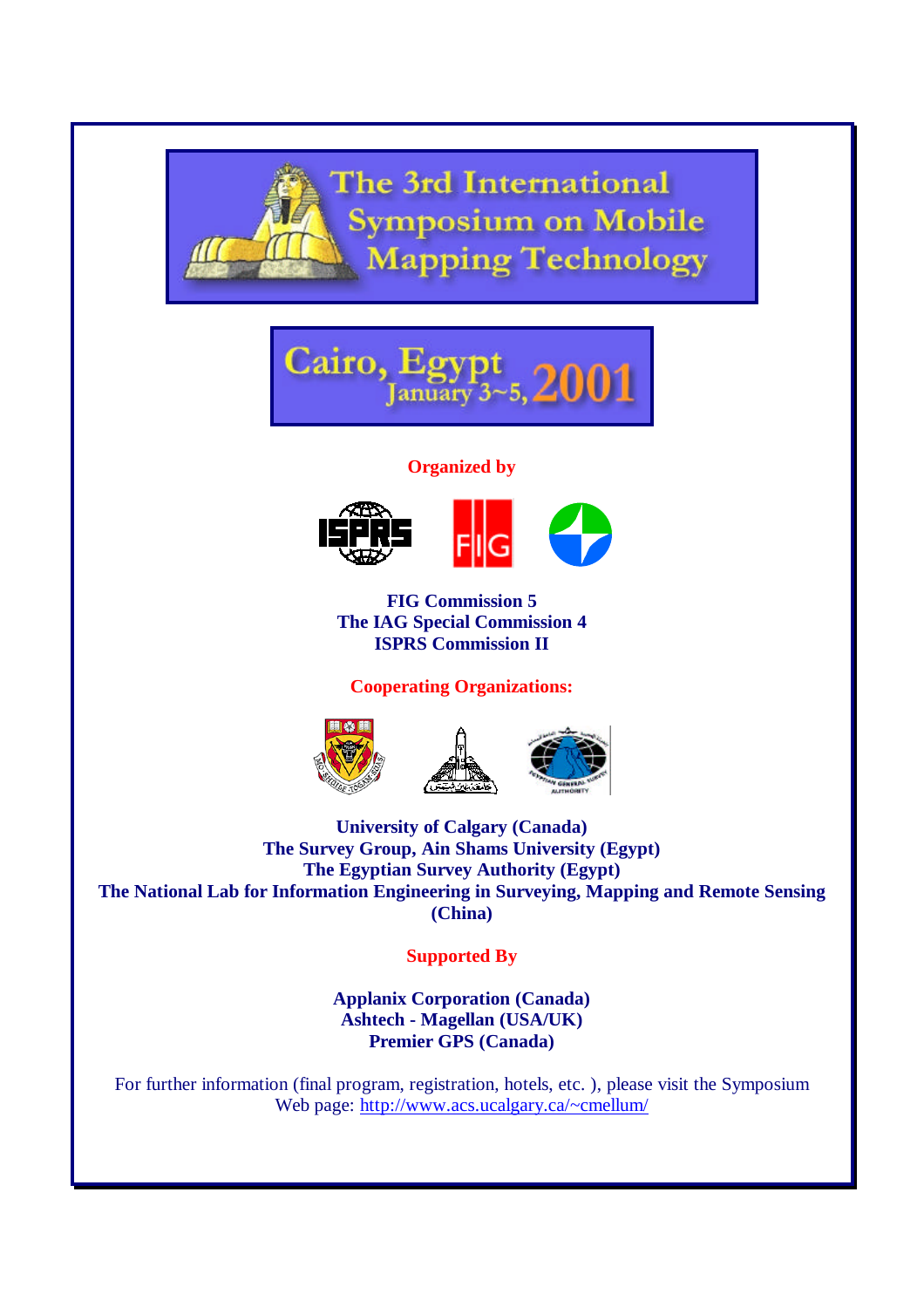### **Report on the Mobile Mapping Sysmpoium**

Nearly six years ago, the Ohio State University hosted the first International Symposium on Mobile Mapping systems. At that time, it was very clear that Mobile Mapping had the potential for providing a diversity of services and products to the mapping community. The Second International Symposium, which took place in Bangkok, Thailand in 1999, provided further evidence – the quality and diversity of papers and the number of attendees further proved that Mobile Mapping was an area of research of its own that deserves a separate symposium. Since then, substantial progress has been made in the area of Mobile Mapping technologies, progress that would not have been anticipated six years ago.

The 3rd International Symposium on Mobile Mapping Technology was successfully held in Cairo, Egypt, January 3-5, 2001. It was co-organized by Ain Shams University, Egypt, the ISPRS Commission II (WG II.1 "Real time Mobile Mapping"), the FIG Commission V (WG 5.3 "Kinematic and Integrated Positioning Systems"), the IAG Special Commission IV (WG SC4.1 "Mobile Multi-Sensor Systems "), The University of Calgary, the Egyptian Survey Authority and the Chinese National Lab for Information Engineering in Surveying, Mapping and Remote Sensing for sponsoring the symposium. The symposium was financially supported by Ashtech-Magellan Corp. (USA/UK), Applanix Corp. (Canada), and Premier GPS Inc. (Canada).

The symposium provided a stimulating casual environment to promote scientific presentations, interactive discussions, and information exchange. It brought together 350 participants from 29 countries, who are specialists, engineers, users and those interested in mobile mapping technology, kinematic real-time positioning, sensor integration and calibration, feature extraction and 3-D data acquisition. 90 oral presentations in 18 sessions reported most recent R&D and application achievements of mobile mapping. The proceedings of the symposium, edited by Dr. Naser El-Sheimy, have been produced in a CD and can be ordered from the Department of Geomatics Engineering, The university of Calgary (E-mail Marguerite Anderson: **marguerite@ensu.ucalgary.ca** ) or from the Survey Group at Ain Shams University (E-mail: Dr. Atef Fayad: **afayad@datum.com.eg** ).

The opening ceremony includes welcome speeches by representative of the sponsoring organizations, followed by welcome speeches by Prof. Mohamed Sheriah, the Dean of Faculty of Engineering of Ain Shams University, Prof. Hassan Ghallab, President of Ain Shams University, and Prof. Ibrahim El-Domery, the Egyptian Minster of Transportation (See Picture 1). Prof. Gerard Lachapelle gave a very informative keynote address (See Picture 1) on "Location: A 21st Century Utility" where he described how location and navigation technology, user requirements and new applications drive each other in a never ending circle, with the users as the major beneficiaries. Gerard predicts that personal location and navigation applications will capture a large share of the location and navigation markets in the decade ahead.

"The exciting technical program was complemented by a most interesting and educational social program that included a night cruise on the river Nile, a Sound and Light show at the Pyramids and individual visits to the countless historical sites of Cairo. Cairo is the oldest lived-in city in the world and is an historical treasure trove. The Egyptians are keenly aware of their own and other cultures and were most gracious hosts" Said Gerard Lachapelle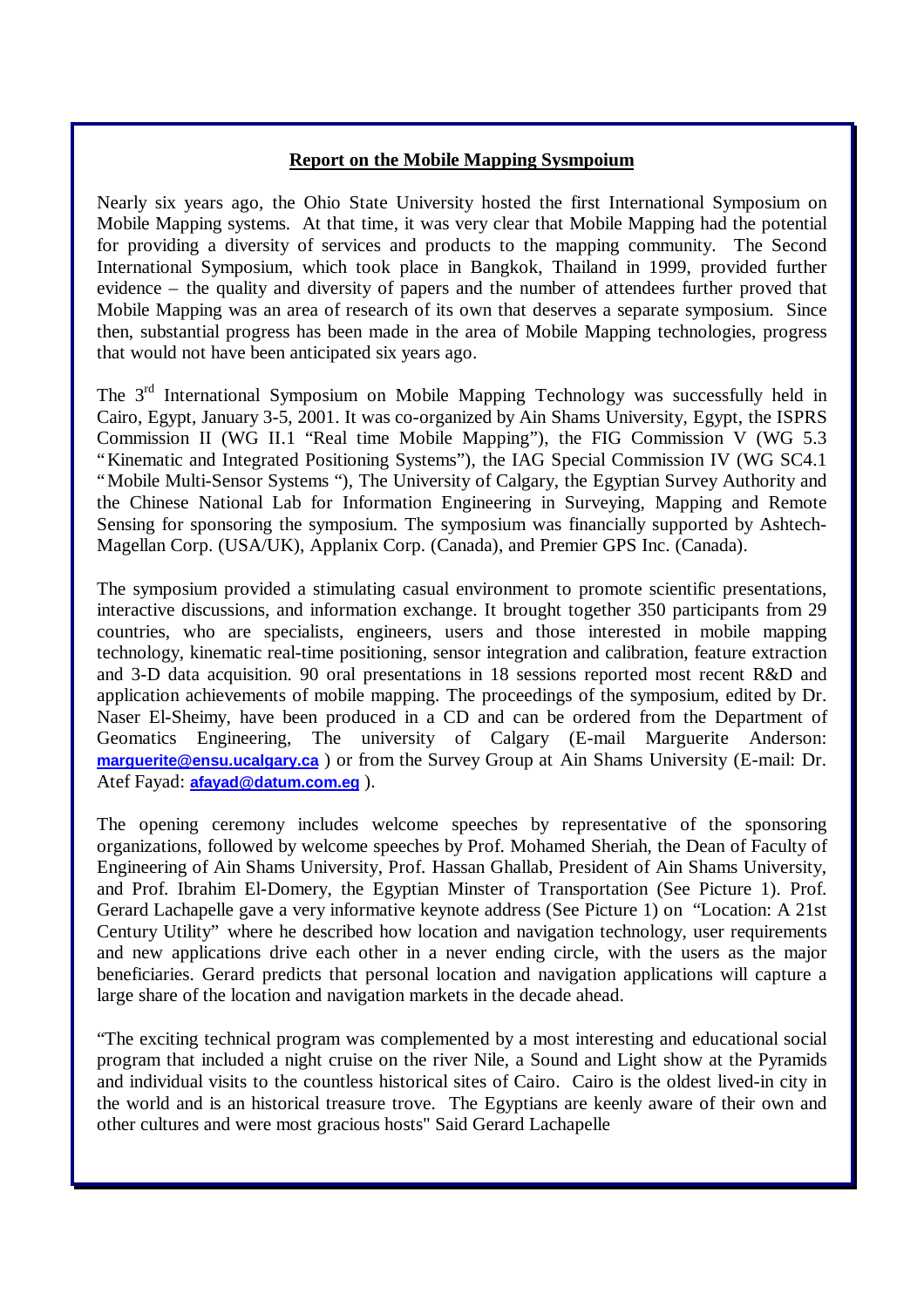The symposium also witnesses the signing of a Memorandum of Agreement (MoA) between Ain Shams University and the University of Calgary. The MoA was signed by Prof. Gerard Lacahepllee as representative of the UofC and by both the Prof. Prof. Mohamed Sheriah, the Dean of Faculty of Engineering of Ain Shams University, Prof. Hassan Ghallab, President of Ain Shams University (See Picture 3 and Picture 4)). The MoA will strengthen further the relationship between the two universities and encourage academic exchange between them.



Picture 1: From Left: Prof. Hassan Ghallab, President of Ain Shams University, and Prof. Ibrahim El-Domery, the Egyptian Minster of Transportation, Prof. Mohamed Sheriah, the Dean of Faculty of Engineering of Ain Shams University, Dr. Naser El-Sheimy, Convenor of the Symposium.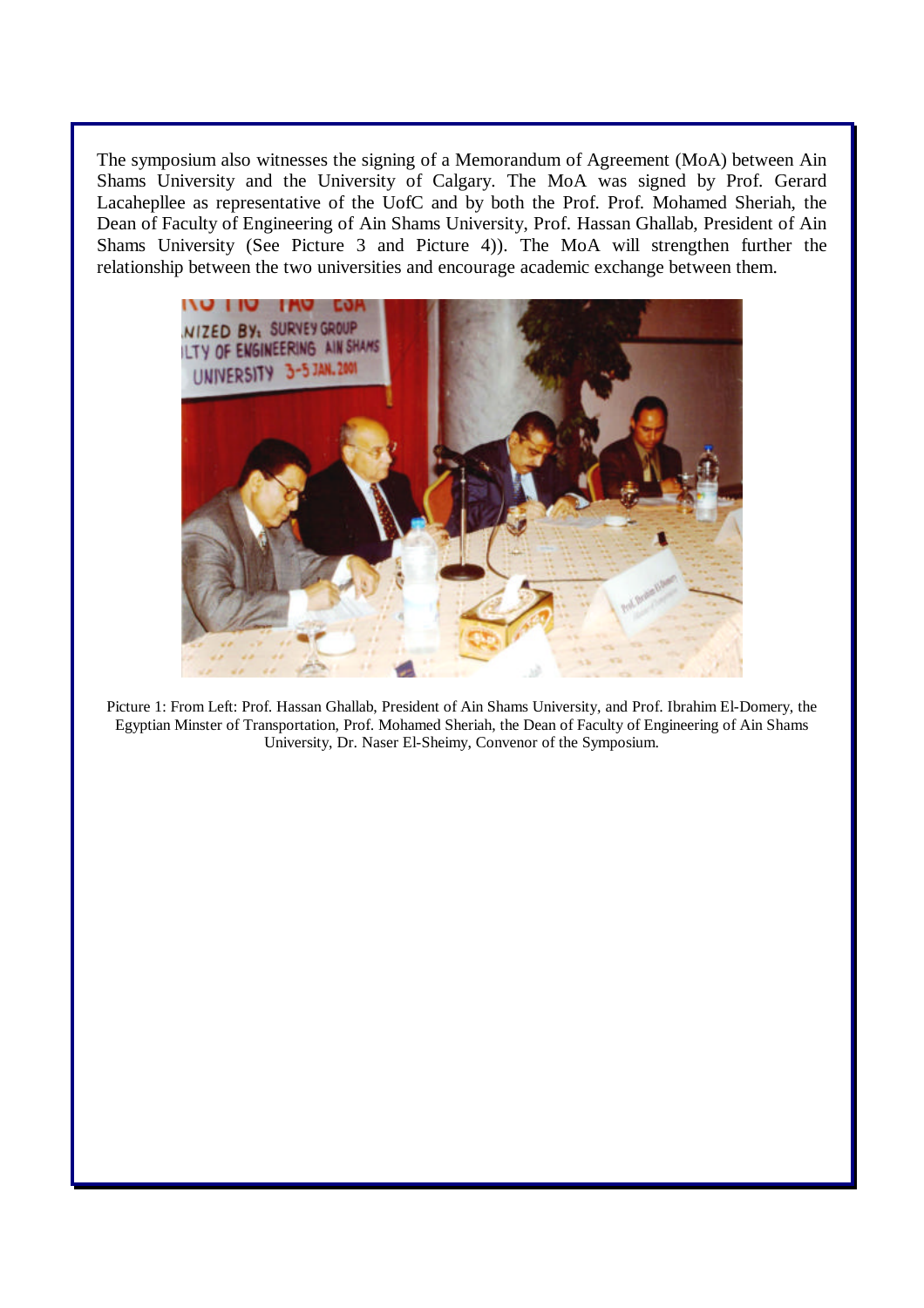

Picture 2: Gerard Lachapelle during the keynote address



Signing the MoA between ASU and UofC Picture 3: From Left: Prof. Adel Hadag, Prof. K. Morad, Prof. Hassan Ghallab, Prof. Gerard Lachapelle, Prof. Houda, and Prof. Mohamed Sheriah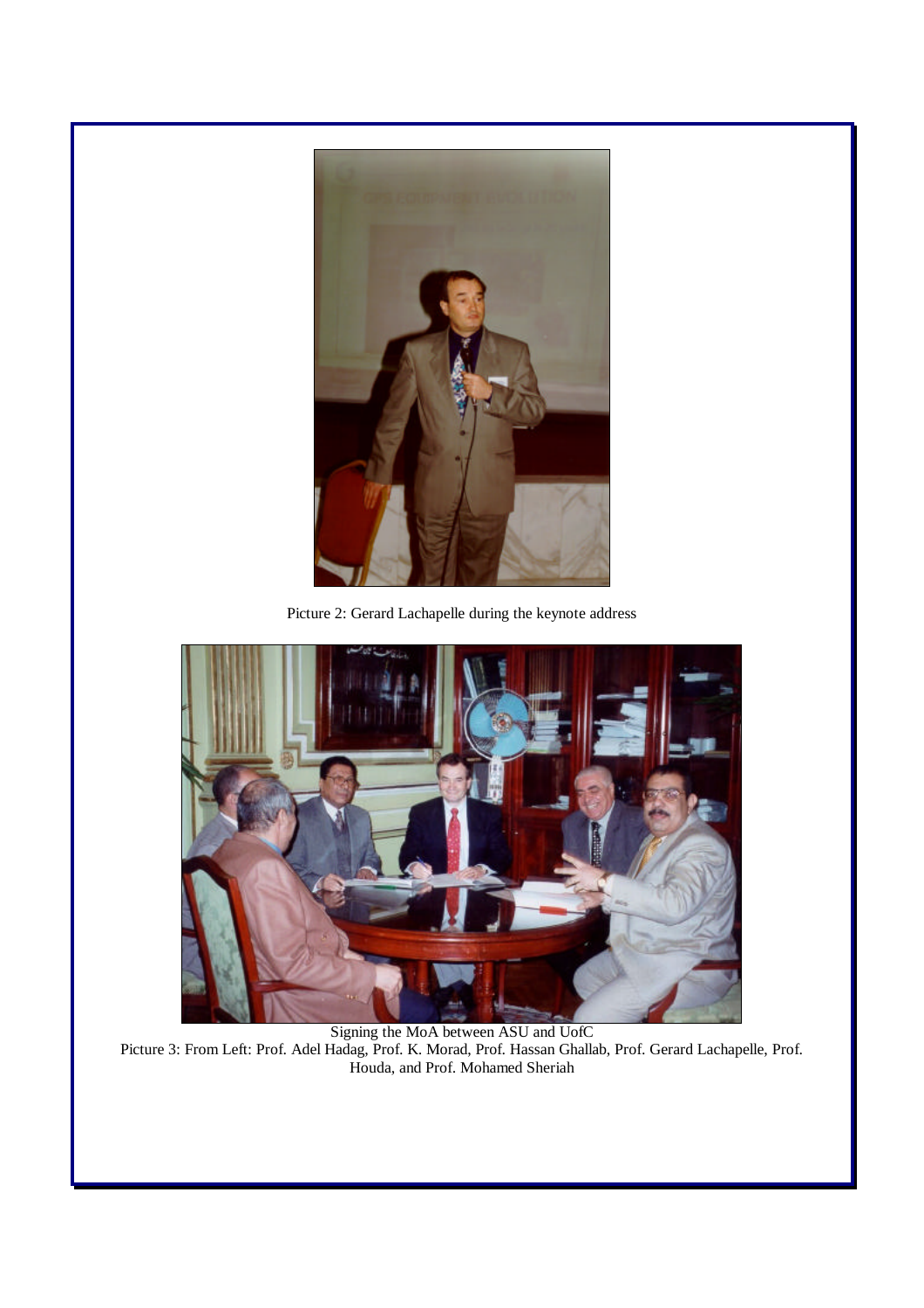

Picture 4: Front left: Dr. Naser El-Sheimy, Dr. Ibrahim Shaker, Prof. Jean-marie Becker, Prof Mohamed Sheriah Back left: Mikael Lijile, Dr. Atef Fayad, Prof. Gerard Lachapelle, Prof. Adel Hagag

The symposium was structured in such a way that features common to all Mobile Mapping Systems (MMS) were treated first before specific application, new applications, and trends in MMS were considered. Common features included the mathematical framework of direct georeferencing for land and airborne imaging sensors, kinematic positioning, object extraction and recognition, and estimation techniques common to all MMS. Only after these common features have been treated, specific sessions were dedicated to cover the full spectrum of Mobile Mapping Technology. The following highlights the major features of papers presented at the symposium; they can be categorized as follows:

## **Papers on Mobile Mapping Systems:**

It was very clear from the number of papers presented at the symposium that building a mobile mapping system by integrating off-the-shelf hardware and software components is getting easier, but it requires significant courage, investment and efforts. The symposium witness development activities by many universities and companies on almost all continents. Land-based systems continue to demonstrate the power promised at the early time of the development, for example in road and railway survey, utility survey and others. The takeover of the part of such traditional surveying markets is believed to be only a start. Meanwhile, the very same concept has been transferred to airborne and backpack systems where positional and orientational sensors are integrated with imaging sensors to approach real-time mapping that is not restricted to where only land vehicles can reach. The "dream" is to achieve the same level of ground position accuracy as traditional aerial triangulation. The following table summarizes some of the characteristics of the systems presented during the symposium.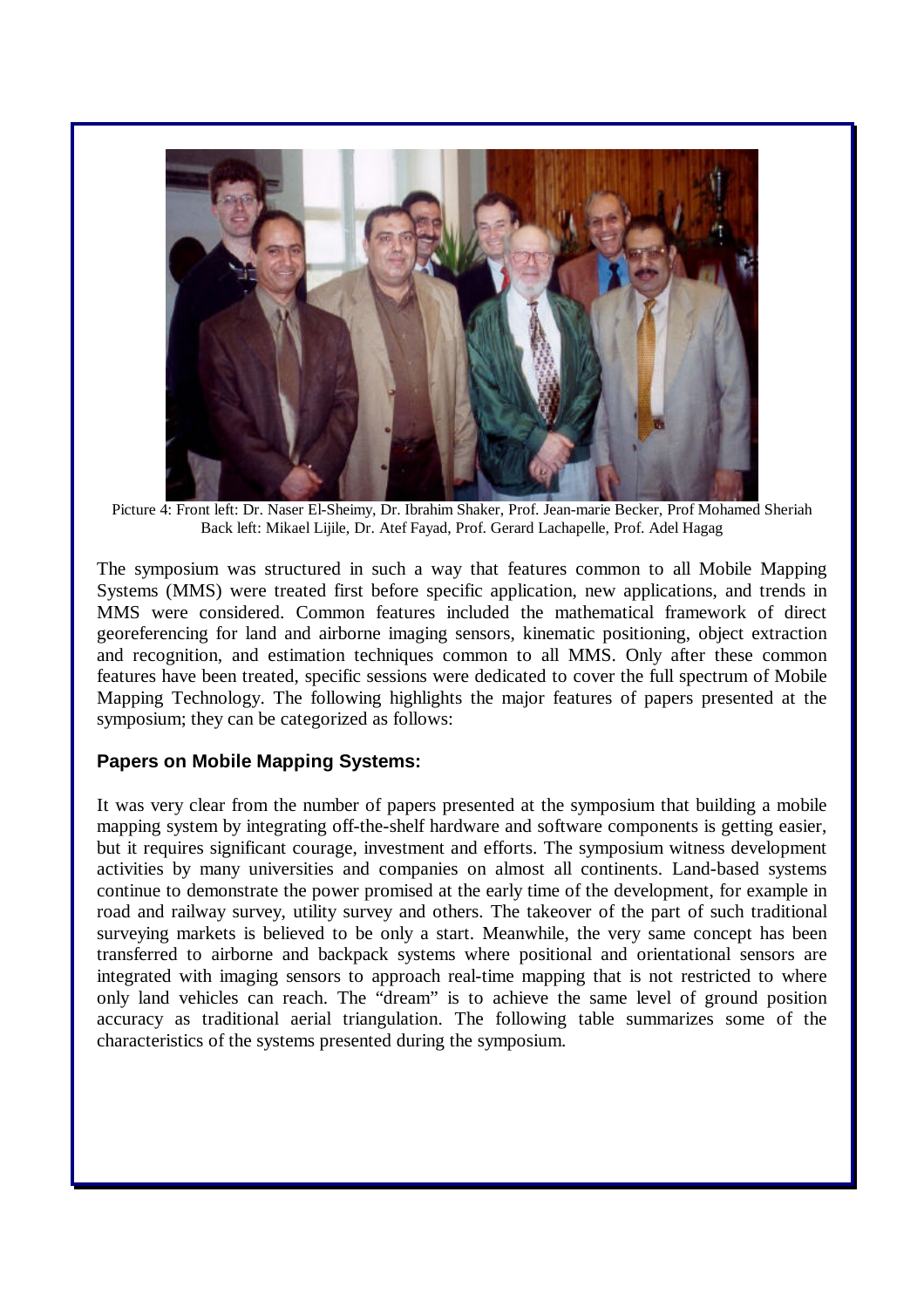| System                               | Positioning  |                  | Imaging      |                                   | Other          |                      |
|--------------------------------------|--------------|------------------|--------------|-----------------------------------|----------------|----------------------|
| Name /                               | <b>GPS</b>   | <b>INS</b>       | <b>DR</b>    | <b>CCD</b>                        | <b>VHS</b>     | <b>Sensors</b>       |
| Developers $1$                       |              |                  |              |                                   |                |                      |
|                                      |              |                  |              | Land Systems (Van, Railway, etc.) |                |                      |
| GPS Van/OSU                          |              |                  |              | 2                                 | $\overline{2}$ |                      |
| <b>KISS/UBW</b>                      | ✓            | $\checkmark$     |              | $\overline{2}$                    | 1              |                      |
| LD2000-R/UW                          | $\checkmark$ |                  | $\checkmark$ | $\overline{2}$                    | 1              |                      |
| Visimind's MMS / Visimind AB (for    | ✓            | $\star$          |              | $\overline{2}$                    |                | *Orientation sensors |
| both land and airborne applications) |              |                  |              |                                   |                |                      |
| Portable MIMS/UofC                   | $\checkmark$ | $\star$          |              | 1                                 |                | *Orientation sensors |
| <b>VISAT-</b>                        | ✓            | $\checkmark$     |              | 8                                 |                |                      |
| UofC/VTI                             |              |                  |              |                                   |                |                      |
| Moses / UFAF                         | $\checkmark$ | $\checkmark$     |              | $\overline{2}$                    | 1              | Pointing laser       |
|                                      |              | Airborne Systems |              |                                   |                |                      |
| AIMS-OSU                             | $\checkmark$ | ✓                |              | $\mathbf{1}$                      |                |                      |
| Dual Camera/ UofC                    | $\checkmark$ | $\checkmark$     |              | $\overline{2}$                    |                |                      |
| IFP,<br>3-linear<br>scanner/         | ✓            | $\checkmark$     |              | $3^*$                             |                | * line scanner       |
| Stuttgart                            |              |                  |              |                                   |                |                      |
| <b>ALMIMS/ CAS</b>                   | ✓            | $\checkmark$     |              | $1*$                              |                | *multi-spectral      |
|                                      |              |                  |              |                                   |                | imaging scanner +    |
|                                      |              |                  |              |                                   |                | <b>LIDAR</b>         |
| Star-3i<br>Intermap                  | ✓            | ✓                |              |                                   |                | <b>IFSAR</b>         |
| Technologies Corp                    |              |                  |              |                                   |                |                      |
| DORIS / ARC                          | ✓            | $\checkmark$     |              | 1                                 |                | <b>LIDAR</b>         |

1 **OSU:** Ohio State Univ., **UFAF:** University of the Federal Armed Forces, **UBW:** Univ. der Bundeswehr Munchen, **UW:** Wuhan University , **AUT:** Aachen Univ. of Technology, **JECA:** John E. & Chance, **UofC:** The Univ. of Calgary, **ARC:** Alberta Research Council , **CAS:** Institute of Remote Sensing Applications of Chinese Academy of Sciences

# **Papers on New Developments and Applications of Mobile Mapping Systems**

Some of new developments and applications presented during the symposium are:

### **New Development**

 $\overline{a}$ 

- 1. Helicopter Based Portable Handheld MMS for Avalanche Mapping: The system is developed by the Photogrammetric lab of the Institute of Geomatics at Swiss Federal Institute of Technology. It integrates light aerial camera and GPS/INS components to a platform that is free of the helicopter in 6 degrees of freedom. Experimental studies performed in the avalanche test site of "Vallée de la Sionne" allow determining the correct ratio between the system accuracy versus its flexibility. Experiments performed during the last two years in "Vallée de la Sionne" avalanche test site showed that helicopter based photogrammetry is able to provide snow volume measurements with an accuracy of 20-30cm when good conditions for accurate exterior orientation and contrast are fulfilled.
- 2. A Portable MMS For the Survey Community: The system is developed by the Department of Geomatics Engineering at the University of Calgary. The goal of the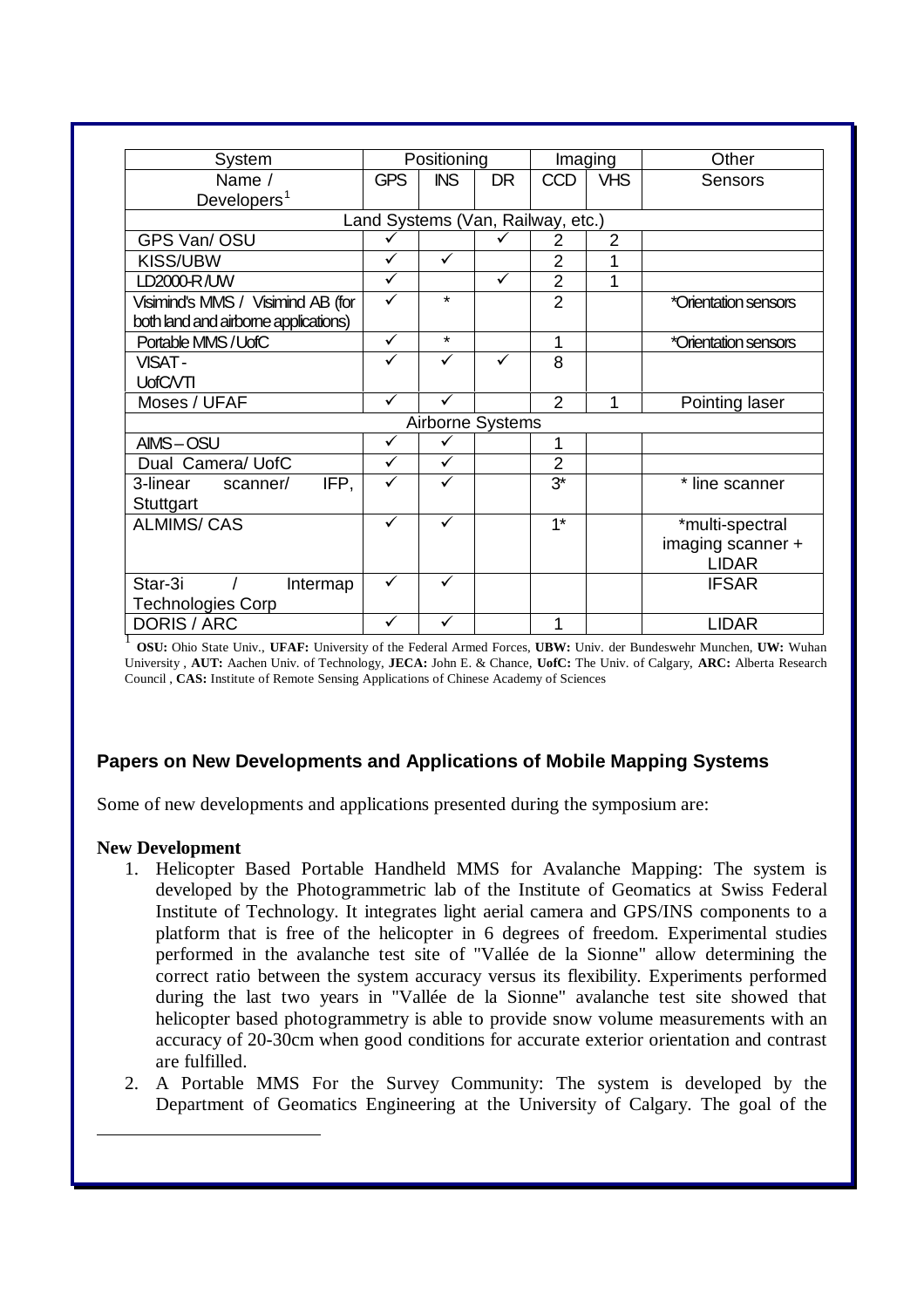system development is to overcome the drawbacks of current mobile mapping systems namely their high cost, large size, and complexity - which have restricted their widespread adoption in the survey industry. The development of such a system satisfies the demand for a mobile mapping system that can compete both cost-wise and in user friendliness with current backpack GPS systems and conventional terrestrial survey systems, while realising the significant gains in efficiency typical for MMS. The system integrates a digital magnetic compass, dual-frequency GPS receiver and consumer digital camera into a multi-sensor mapping system. First system testing indicate that with three images at a 20m object-to-camera distance, absolute accuracies of under 25 cm are achieved. This is comparable to current single-frequency GPS data acquisition systems. The internal agreement of points surveyed using the system is under 10 cm.

- 3. Airborne Laser-ranging and Multi-spectral Imaging Mapping System (ALMIMS): The system is a multi-sensor mapping system developed by the Institute of Remote Sensing Applications of Chinese Academy of Sciences. It is integrated with multi-spectral imaging scanner, laser ranging scanner, Global Positioning System (GPS), and Inertia Navigating System (INS), all of which are tightly coupled and synchronized, insuring the pixel-level correspondence of image and laser ranging points. The result is a highresolution multi-spectral image overlapped with laser ranging grids at certain intervals. It can produce ortho-rectified image, digital surface model, contour map, and perspective map at near real-time without ground control points. It can be used for automatic buildings/tree extraction, and semi-automatic roads tracing.
- 4. DORIS (Differential Ortho-Rectification Imagery System): DORIS is an airborne multisensor mapping system which has been under development for years at Alberta Research Council. DORIS combines a laser-scanning technology with digital imaging technology to produce high-resolution and highly accurate ortho-rectified planimetric image map. The focus of DORIS is on acquiring data for fundamental biophysical entities of sustainable forest eco-systems and reducing the cost of the planning and conduct of forest operations.

### **New Applications:**

- 1. Automatic Bald Digital Terrain Model Reconstruction from Digital Surface Data Acquired from an Airborne SAR System: Two approaches for automatic reconstruction of bald DTMs from Digital Surface Models (DSMs) are presented in this paper; namely hierarchical and non-hierarchical approaches. The non-hierarchical approach is mainly used for urban areas while the hierarchical approach is suitable to different terrain types and data with different spatial resolutions. Test results show that for the hierarchical approach the accuracy of the reconstructed bald DTM, when referenced against bald terrain surface models generated from a Lidar mapping system, is typically less than 1.25 meters RMSE in urban and low mountain areas. This is obviously an acceptable result as the accuracy of the original SAR DSM is at 1- 2 meter (RMSE) level.
- 2. Automatic Generation of a Hierarchical DEM for Mars Rover Navigation: This paper presents techniques for the generation of a hierarchical DEM using descent and rover imagery for Mars mapping and rover localization. During a descending process of a Mars spacecraft, ten descent images may be taken at approximately every half of the altitude. The images can be used to generate an initial DEM of the landing site. The paper proposed a further refinement technique for the DEM both in accuracy and resolution to form a five-layer hierarchical DEM, with the resolution ranging from one centimeter in the immediate area of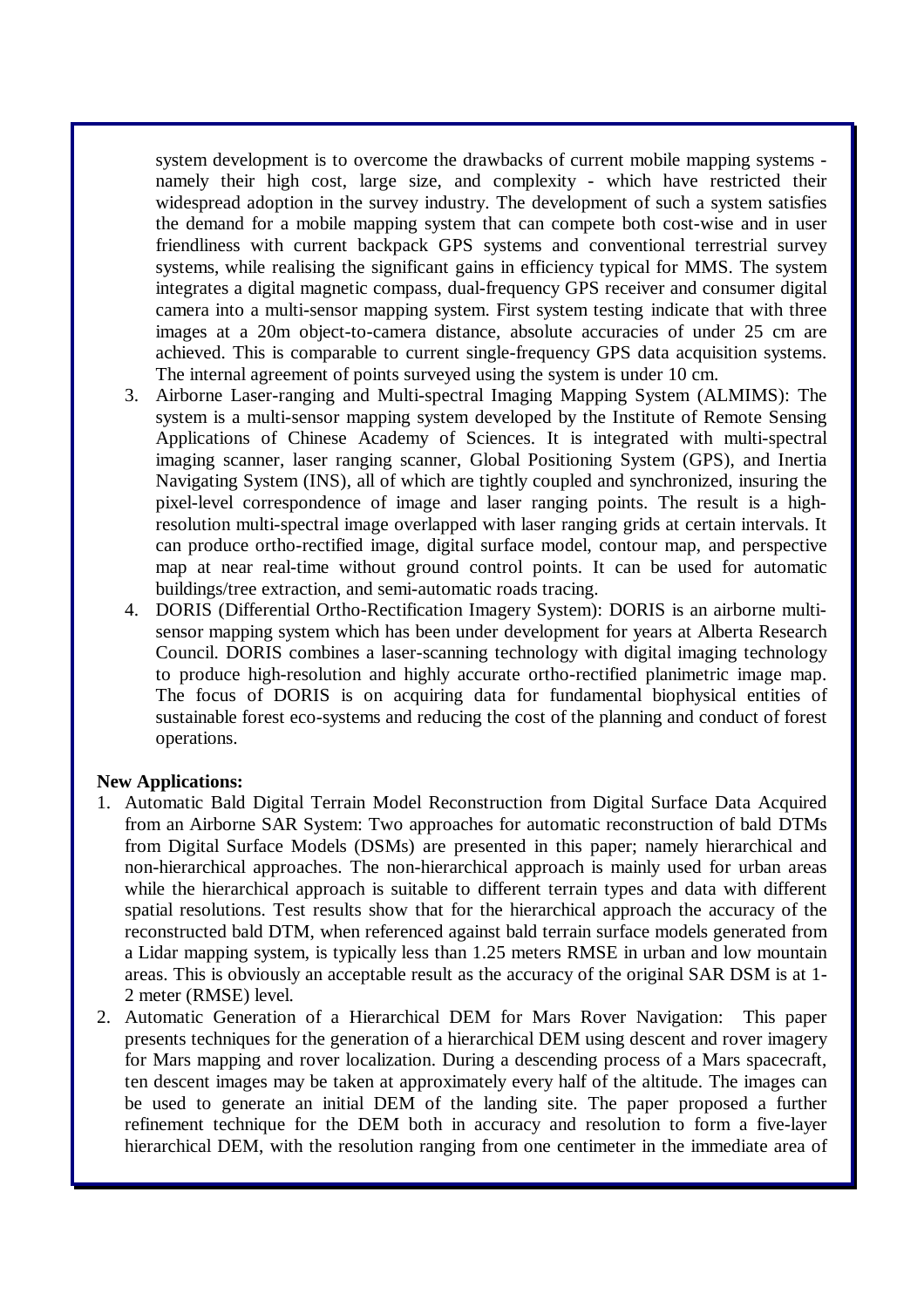the landing center to one meter in the boundary region about 1 km away from the center. The DEM is generated by using the hierarchical descent images with an increasing sequence of resolutions. The produced hierarchical DEM can be used for an interactive system to assist rover traverse design and for landmark extraction for automatic Mars rover localization. The authors mentioned that in future research, the rover images will also be used to expand the hierarchical DEM as the rover traverses farther from the landing center. The DEM will be refined and expanded as more new rover images become available.

- 3. Integrating Data From Terrestrial Mobile Mapping Systems And Aerial Imagery for Change Detection Purposes: Data fusion from different sources is one of the key problems facing the photogrammetric and computer vision research communities. In this paper, a new approach for combining data from terrestrial Mobile Mapping Systems (MMS) and aerial imagery. Road network data, captured by a MMS, is used to determine the Exterior Orientation Parameters (EOP) of an aerial image - Single Photo Resection (SPR).
- 4. Integrating photogrammetric data from mobile ship-borne and airborne systems for support conservation process, and environmental analysis of cost heritage along the "CinqueTerre" coast in the Gulf of Liguria region, Italy: The project is directed to emphasize the environmental heritage, on which Levanto and Bonassola base their own tourist economy, focusing the guide lines and the analysis required for the landscape insertion of the recovering project of the old railway tunnel faced to the seacoast, work over land and work over sea, through 3D virtual navigation on the gulf of Levanto and on urban centre.
- 5. Automatic Building extraction from airborne laser systems: This paper introduces a series of building extraction techniques in compatible with Airborne Laser-ranging and Multiplespectral Imaging Mapping System (ALMIMS), including shadow-based method for large buildings in urban area with sparse laser ranging points, and direct laser-point segmentation method for buildings in rural area. These techniques perform well in semi-real-time, thus provide a fast data source for GIS system.
- 6. Integration of Mobile Phone Location Services into Intelligent GPS Vehicle Navigation Systems: GPS for position determination in vehicle navigation systems in stand alone mode works quite well only for open areas. It is obvious that in the case of obstruction of satellitereceiver visibility either position accuracy is bad or no position determination is possible. Especially in cities with high-rise buildings, satellite visibility is a very critical issue for intelligent vehicle navigation systems. Therefore GPS positioning has to be combined with other methods, e.g. dead reckoning (DR) and map matching. Apart from this, other new technologies are available nowadays which can also be employed in navigation systems. In particular, mobile phones of the next generation, the so-called 3G (Third Generation) phones, will provide the ability to determine the location of any mobile phone subscriber anywhere, anytime, with a precision required for navigation systems. Thereby different strategies for position determination can be employed. It is claimed that the position fix can be obtained with an accuracy in the order of  $\pm$  125 m using current technologies in the widespread second generation GSM network. For the use of 3G mobile phones in the UTMS network, however, an increase in accuracy for the position determination by a factor up to 10 is expected. In this paper, preliminary results on the integration of mobile phone location services for temporary position determination into the system design is investigated.

## **Papers on Emerging Processing Techniques for Mobile Mapping Systems**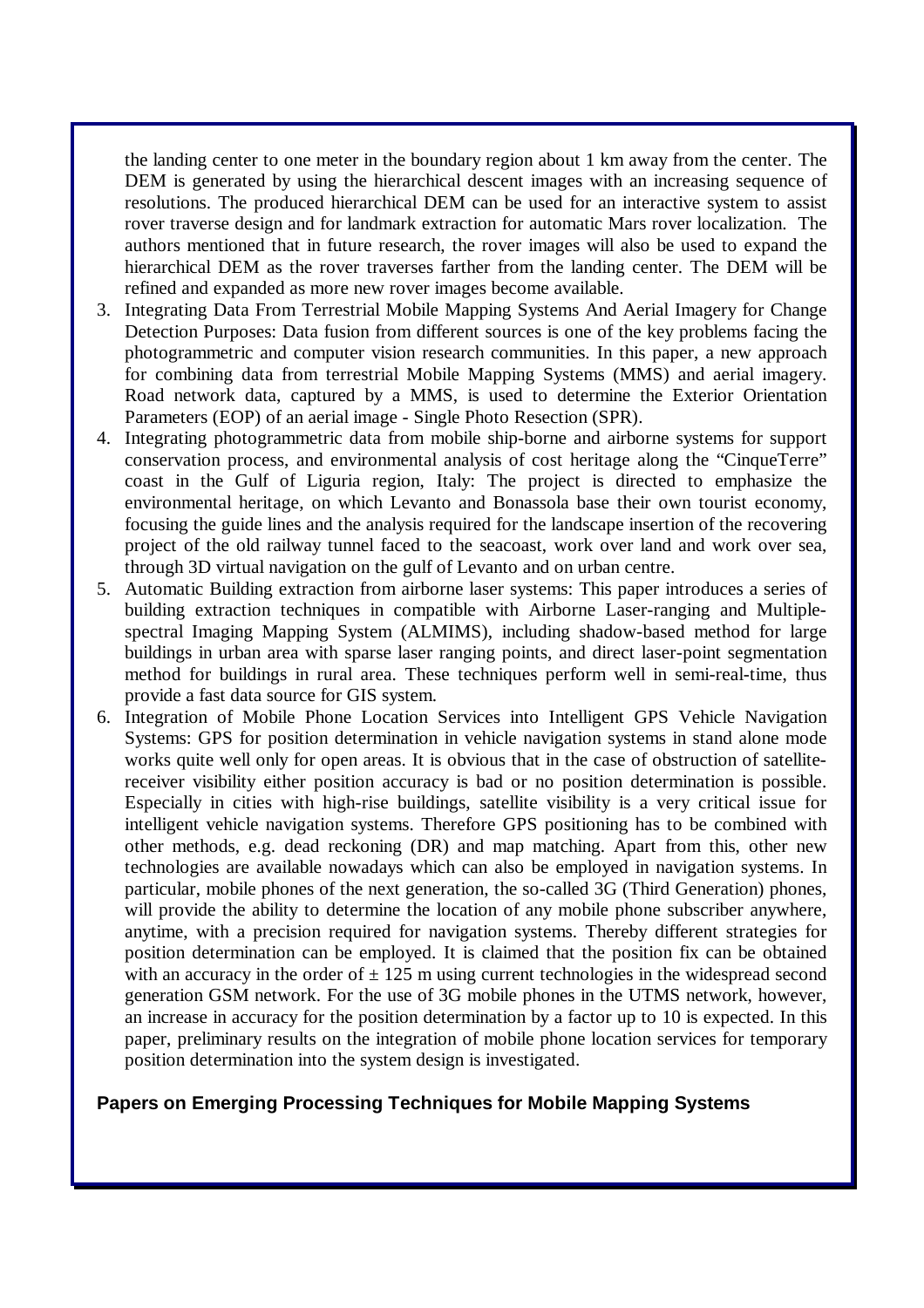The continual development of Mobile Multi-Sensor Systems (MMS) is stimulating the development of intelligent processing techniques and new areas of application. Advanced techniques such as neural networks and snake models are currently under development to automate the measuring procedures and automatic object recognition from mobile mapping data. The two unique advantages of MMS-generated data:

- Images have unknown exterior orientation parameters, and
- The image sequences are along a known path

These two advantages make the automation of object recognition and measuring procedures more efficient and robust. The science of multiple image based matching has found its application in the mobile mapping processing. Bayesian networks have been actively researched and promise great potential for feature extraction. Real-time automation, in our opinion, remains to be the future of processing techniques for MMS. Some of the emerging processing techniques presented during the symposium are:

- 1. Motion estimation by Vision for Mobile Mapping with a Motorcycle: In this paper a vision algorithm to estimate the angular velocity of a motorcycle was introduced. This estimate, integrated with the measurements provided by other sensors such as a speedometer allows for a complete reconstruction of the trajectory followed by a motorcycle. The proposed scheme is, then, a valid alternative to the use of costly inertial platform to compensate for missing GPS data in order to geo-register information gathered by on-board sensors.
- 2. Motion Tracking Framework for Mobile Appliances: Mobile appliance, which includes hand-held and portable devices, suffers from a limitation of portable power source (battery) and a limitation of communication bandwidth for wide area applications. This paper presents a new framework for object motion tracking. The proposed technique reduces the computational of the motion tracking algorithm as well as the number of bits that represents the object.
- 3. Online GIS Module for an Unmanned Aerial Vehicle: This paper provides an overview on how GIS could contribute to the navigation tasks of an unmanned autonomous aerial vehicle (UAV) and to the predictive capabilities required for identifying and tracking vehicles on the ground. The paper presented preliminary studies related to a project at Linköping University, Sweden. The project is an ambitious, long-term basic research project with the goal of developing technologies and functions necessary for the successful deployment of a fully autonomous UAV operating over diverse geographical terrain containing road and traffic networks.
- 4. Innovative Active-Vision-Based Approach for Traffic Surveillance and Control: ITS is an emerging global industry that capitalizes on advanced technologies to better manage the dynamic, over-congested transportation networks of today. The current ITS boom has given rise to the need for a comprehensive real-time surveillance of traffic conditions over the transportation network to allow for dynamic control and management of traffic. Existing traffic detection technologies cover a wide spectrum of technologies as well as performance, ranging from modest pavement-buried inductive loop detectors to more advanced pole-mounted off-road detectors such as microwave, radar, and camera-based detectors. All existing detector types, however, share a common limitation of being pointdetectors reflecting only traffic conditions at the locations of the detectors. This paper discusses research-in-progress to develop a mobile, bus-mounted machine vision